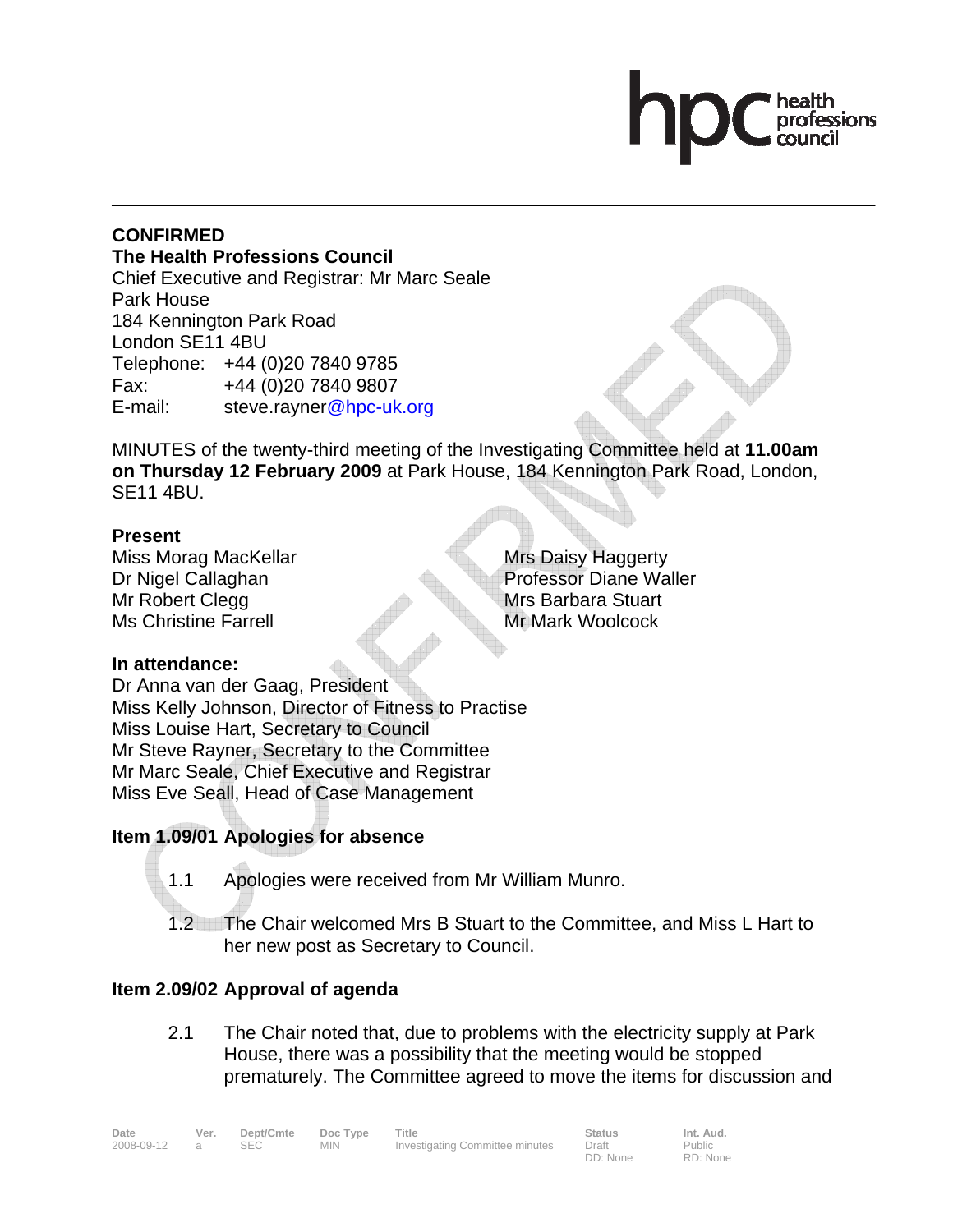decision to the top of the agenda to ensure that no disruption would be caused to the work of the Executive.

- 2.2 The Committee noted that Item 12, regarding feedback from Panel training, more appropriately discussed by the other FtP committees, and should be removed from the agenda.
- 2.3 The agenda would be taken in the following order:
	- 3. Declarations of members interests
	- 4. Case to answer practice note
	- 5. Fitness to Practise Workplan 2009-10
	- 6. Update on Fitness to Practise Workplan 2008-9
	- 7. Director of Fitness to Practise report
	- 8. Committee membership
	- 9. Minutes of the Committee of 17 September 2008
	- 10. Matters arising from previous meetings
	- 11. External review of complaints literature
	- 12. Any other business
	- 13. Dates of future Investigating Committees

#### **Item 3.09/03 Declarations of members interests**

3.1 The Committee members declared no personal interest relating to items in the agenda.

## **Item 4.09/04 Case to Answer Practice Note**

- 4.1 The Committee received a paper from the Executive for discussion and approval on proposed amendments to the Case to Answer Practice Note originally approved by the Committee on 23 April 2008. The Practice note provided guidance to panels and those involved in fitness to Practice proceedings. The Committee were invited to discuss and approve the amendments to the Practice Note.
- 4.2 The Committee noted that feedback from Committee Chairs and legal assessors had fed into changes to the Practice Note.
- 4.3 The Committee approved the Case to Answer Practice Note.

| Date       | Ver. | Dept/Cmte  | Doc Type | Title                           | <b>Status</b> | Int. Aud. |
|------------|------|------------|----------|---------------------------------|---------------|-----------|
| 2008-09-12 |      | <b>SEC</b> | MIN.     | Investigating Committee minutes | Draft         | Public    |
|            |      |            |          |                                 | DD: None      | RD: None  |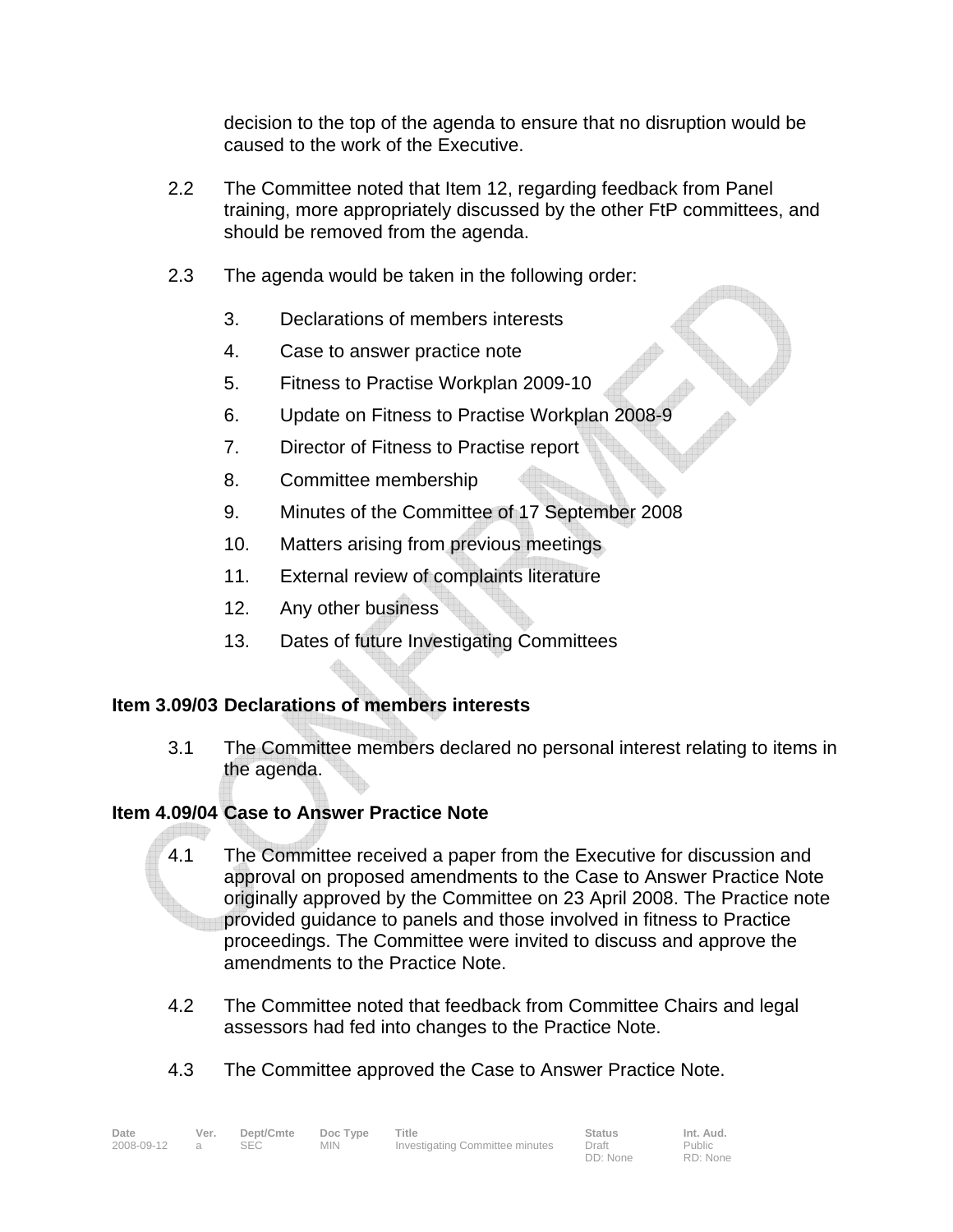#### **Item 5.09/04 Fitness to Practise Department workplan 2009-2010**

- 5.1 The Committee received a paper from the Executive for discussion and approval setting out the Fitness to Practise (FtP) Department workplan for the coming year. The workplan set out the resources, responsibilities and priorities for the financial year 2009-2010. The Committee were invited to discuss and approve the workplan.
- 5.2 The Committee noted that the workplan reflected not only the work of the FtP Department in relation to the FtP Committees but also those areas of its work where oversight was the responsibility of ETC and Council.
- 5.3 The Committee noted that the creation of two Scheduling Officer posts had made a significant difference to the number of cases the Department was able to schedule.
- 5.4 The Committee noted that the increase in High Court appeals would have an impact on the work of the department.
- 5.5 The Committee noted that the proposed Council for Healthcare Regulatory Excellence (CHRE) audit into the initial stages of fitness to practise processes suggested a change in direction for that body. Indications from CHRE suggested that the investigation was likely to focus on understanding business processes with a view to identifying and providing signposts towards areas of best practice.
- 5.6 The Committee noted that research was planned into the expectations of complainants. It was hoped that the research would feed into the development of the fitness to practise process in 2010-2011.
- 5.7 The Committee noted that data from registration appeals, and the subsequent records of registrants involved, could be used to contribute towards the ongoing development of the FtP process..  $\Box$
- **Action:** Director of FtP to review the data on registration appeals and any subsequent fitness to practise allegations.
	- 5.8 The Committee noted work being done to ensure that complainants and registrants were signposted appropriately. Director of FtP would provide a paper on FtP panel decisions to the next meeting of the Committee.
	- 5.9 The Committee noted Appendix two to the workplan, the FtP forecasting model, which is designed to take account of and ultimately predict the impact of, all of the influences on the FtP process. The model enabled the Director to review and accurately forecast case load and plan resource levels.

| Date       | Ver. | Dept/Cmte | Doc Type   | Title                           | <b>Status</b> | Int. Aud. |
|------------|------|-----------|------------|---------------------------------|---------------|-----------|
| 2008-09-12 |      | SEC       | <b>MIN</b> | Investigating Committee minutes | Draft         | Public    |
|            |      |           |            |                                 | DD: None      | RD: None  |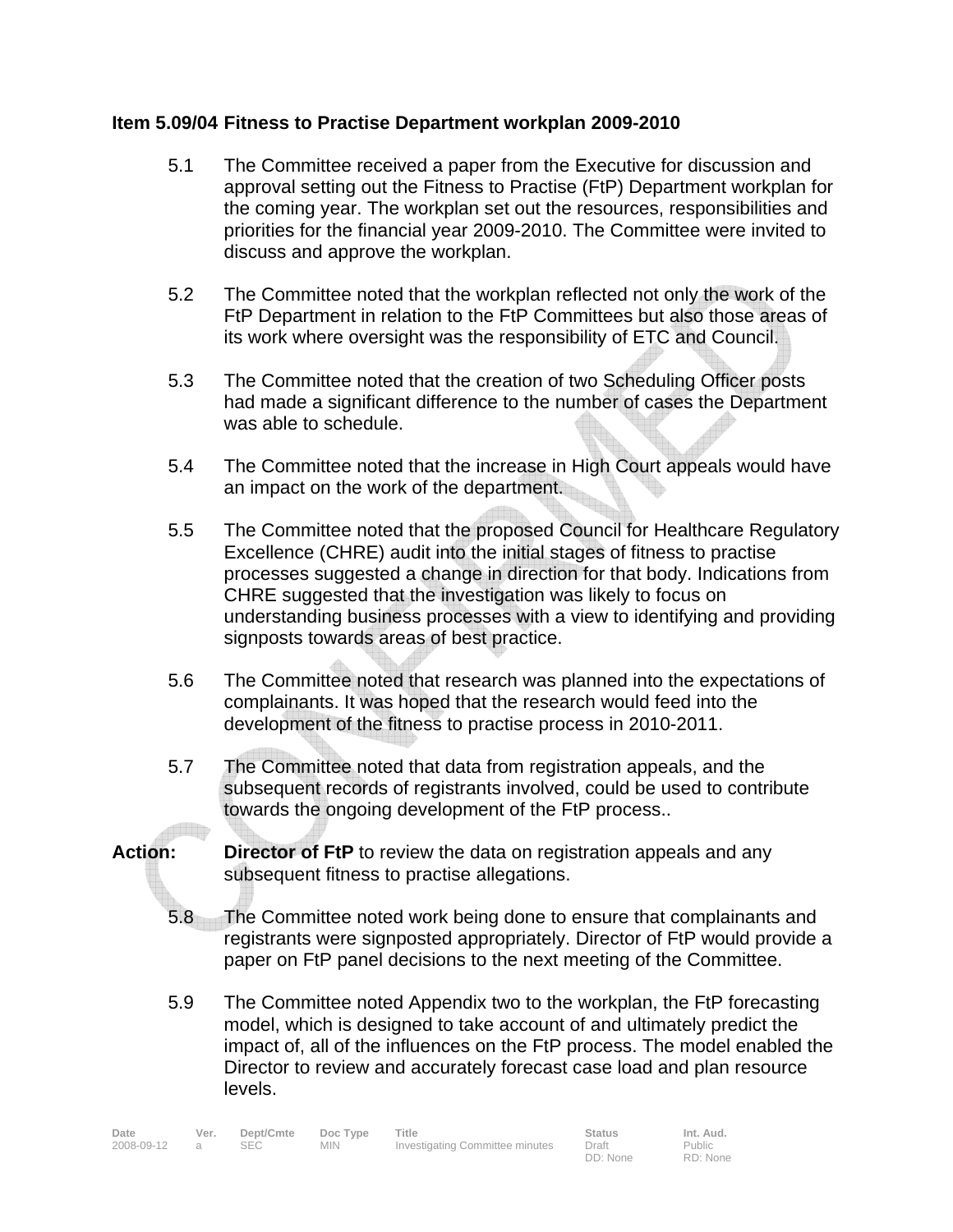- 5.10 The Committee noted that the model took account of the projected impact of the uptake of Practitioner Psychologist cases. The Committee also noted the efficiency gains made from the improvements to FtP processes. These gains were particularly apparent against the context of a consistent referral rate over the last five years.
- 5.11 The Committee commended the Director of FtP, and the Department, for the detail and accuracy of the forecasting model, which represented an example of best practise in the field of Healthcare.
- 5.12 The Committee approved the FtP workplan for 2009-2010.

## **Item 6.09/05 Update on the Fitness to Practise Department workplan 2008-2009**

- 6.1 The Committee received document from the Executive as an appendix to the paper on the FtP workplan 2009-2010 detailing progress made against the workplan cleared in February 2008. The Committee were invited to note the progress made against the 2008-2009 workplan.
- 6.2 The Committee noted the Fitness to Practise annual report for 2008-9 was currently being drafted.
- 6.3 The Committee noted the progress made against the FtP workplan 2008- 2009.

## **Item 7.09/07 Director of Fitness to Practise report**

**Alle** 

- 7.1 The Committee received a paper to note from the Executive giving an overview of the work of the Fitness to Practise (FtP) Department. This included information on ongoing FtP cases, cases completed between September and December and statistical analysis from enquiries, allegations, pending cases and hearings from April 2007 to January 2008.
- 7.2 As an update to the report, the Committee noted that the appeal dismissed by the High Court in October 2008 had been referred to the Court of Appeal. This was the first time HPC had had a case referred to this body. The case referred to the High Court by CHRE was likely to be heard in March.
- 7.3 The Committee noted that 8 cases had been resolved using the interpretation of Article 30 that allowed HPC, at case review, to remove registrants from the register that had been subject to suspension orders for more than two years.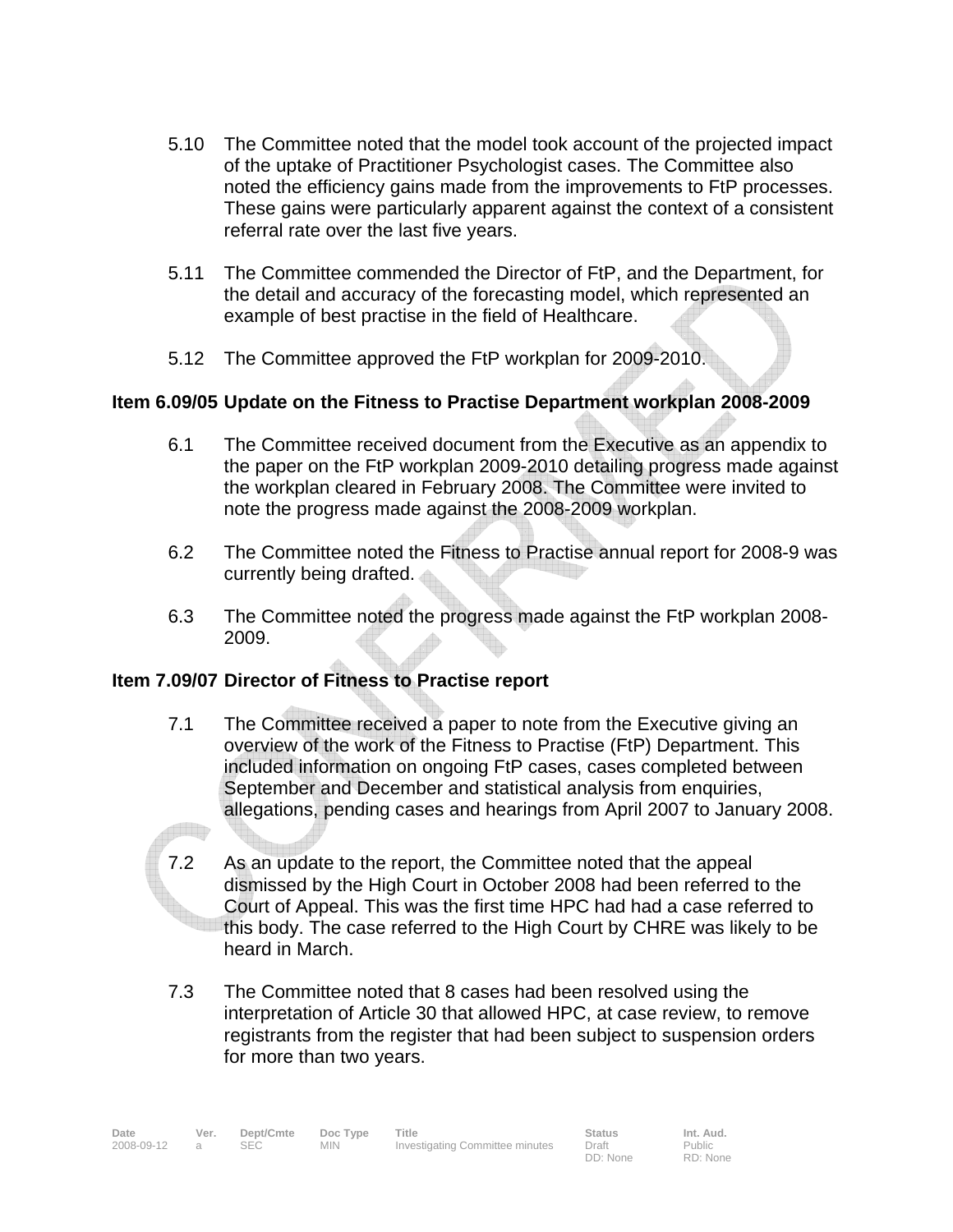- 7.4 The Committee noted that a case had been heard after a determination by NMC. The registrant had been a member of both registers. This was the first time that a case had been brought to HPC as a result of a determination by another health regulator.
- 7.5 The Committee noted that the FtP department was accumulating a great deal of data on the pre-case to answer stage for cases.

#### **Item 8.09/08 Committee membership**

- 8.1 The Committee received a paper to note from the Executive detailing the appointment of Mrs B Stuart the Committee by Council on 11 December 2008.
- 8.2 The Committee noted the appointment.

#### **Item 9.09/08 Minutes of the Committee of 17 September 2008**

9.1 It was agreed that the minutes of the 22nd meeting of the Committee should be confirmed as a true record and signed by the Chairman.

#### **Item 10.09/10 Matters arising from previous meetings**

- 10.1 The Committee received a paper to note from the Executive listing matters arising from previous meetings, and setting out actions taken against them.
- 10.2 The Committee noted the actions.

## **Item 11.09/11 External review of complaints literature**

- 11.1 The Committee received a paper to note from the Executive outlining the review of complaints literature commissioned by the department in September 2008. The paper had been returned to the Committee after a request at the last meeting that the Committee have more time to discuss it.
- 11.2 The Committee noted that work on complaints had been included in the Fitness to Practise workplan 2009-2010.

## **Item 12.09/12 Any other business**

12.1 There was no further business.

## **Item 13.09/13 Dates of future Investigating Committees**